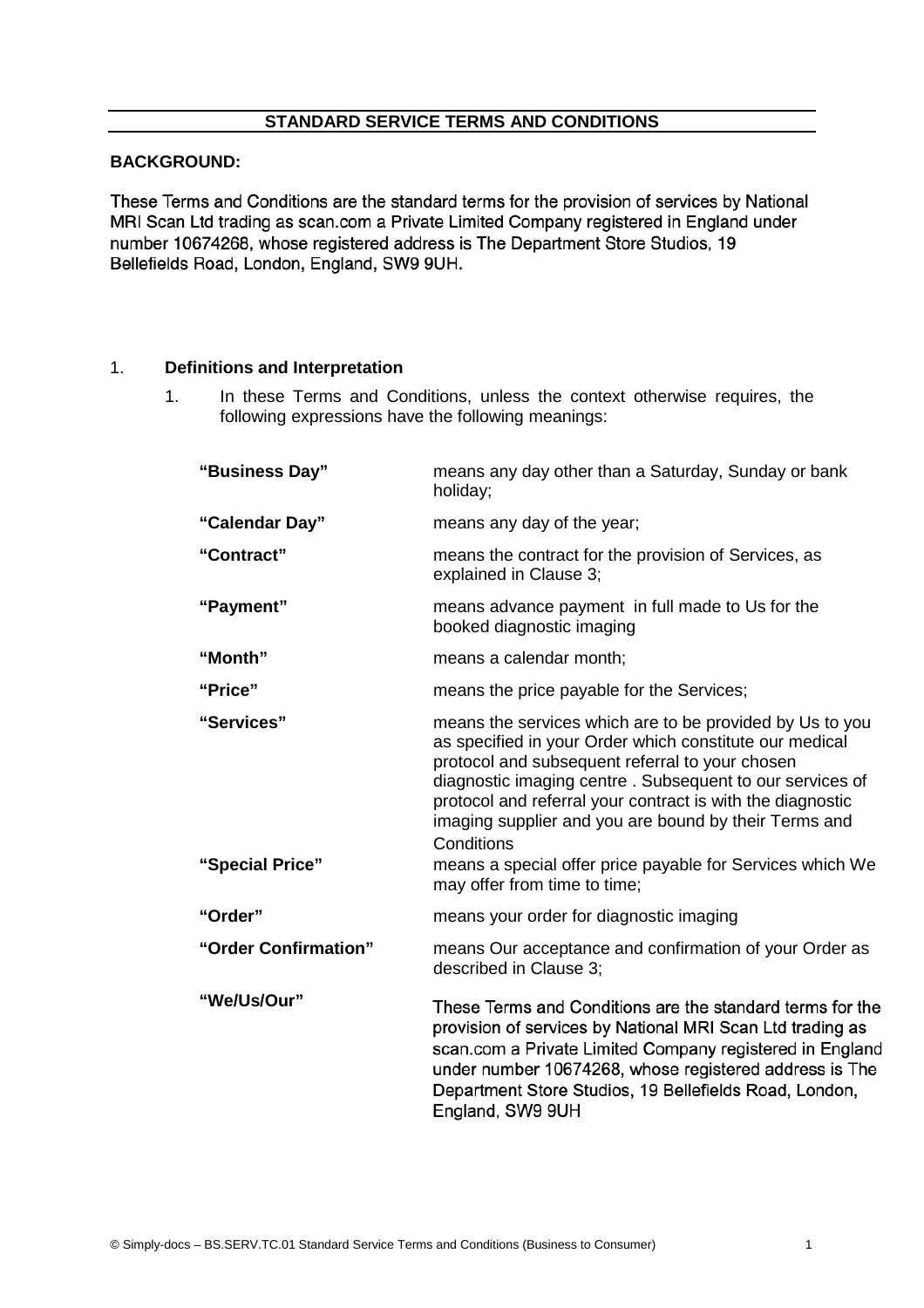2. Each reference in these Terms and Conditions to "writing" and any similar expression includes electronic communications whether sent by e-mail, , fax or other means.

### 2. **Information About Us**

National MRI Scan Ltd trading as scan.com is a Private Limited Company registered in regional in it Ocali Eld traditing as scantooning a Final Elmitod Company registered in Ligianu unusi number 10074200, whose registered address is The Department Store<br>Objektive 10 Bellefields Beach Leaders England, OMO OHL Studios, 19 Bellefields Road, London, England, SW9 9UH

#### 3. **The Contract**

- 1. These Terms and Conditions govern the sale and provision of Services by Us (protocol and medical referral ) and will form the basis of the Contract between Us and you. Before submitting an Order, please ensure that you have read these Terms and Conditions carefully. If you are unsure about any part of these Terms and Conditions, please ask Us for clarification.
- 2. Nothing provided by us including, but not limited to, sales and marketing literature, price lists and other documents constitutes a contractual offer capable of acceptance. Your Order constitutes a contractual offer that We may, at our discretion, accept.
- 3. A legally binding contract between Us and you will be created upon our acceptance of your Order, indicated by Our Order Confirmation. Order Confirmations will be provided by email .
- 4. We shall ensure that the following information is given or made available to you prior to the formation of the Contract between Us and you, save for where such information is already apparent from the context of the transaction:
	- 1. The main characteristics of the Services;
	- 2. Our identity (set out above in Clause 2) and contact details (as set out below in Clause 11);
	- 3. The total Price for the Services including taxes or, if the nature of the Services is such that the Price cannot be calculated in advance, the manner in which it will be calculated;
	- 4. The arrangements for payment, performance and the time by which (or within which) We undertake to perform the Services;
	- 5. Our complaints handling policy;
	- 6. Where applicable, details of after-sales services and commercial guarantees;
	- 7. The duration of the Contract, where applicable, or if the Contract is of indeterminate duration or is to be extended automatically, the conditions for terminating the Contract;
	- 8. Where applicable, the functionality, including appropriate technical protection measures, of digital content;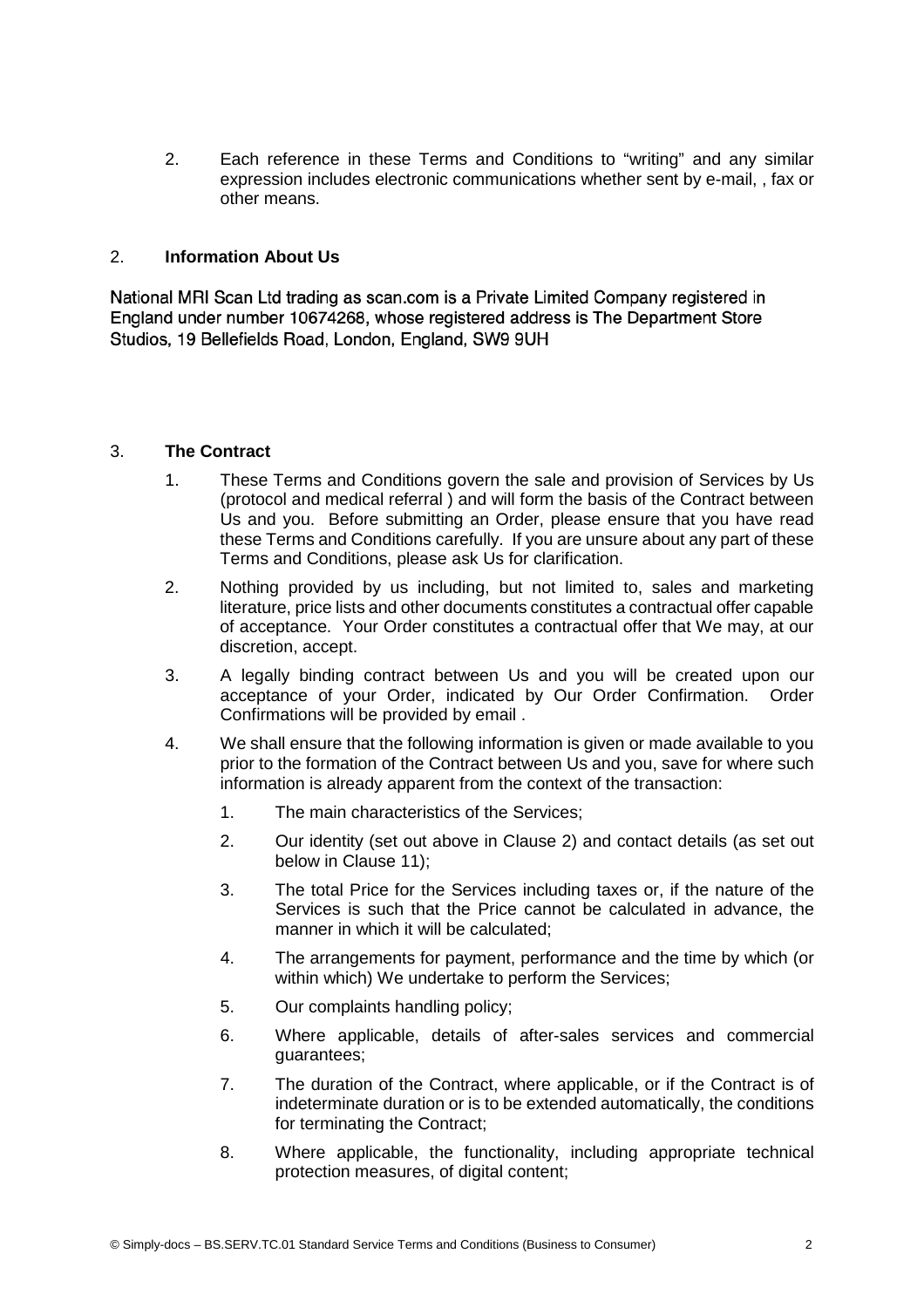## 4. **Orders**

- 1. All Orders for Services made by you will be subject to these Terms and Conditions.
- 2. You may change your Order at any time before but not less than 48 hours before we begin providing the Services by contacting Us. Requests to change Orders must be made by email or telephone.
- 3. If your Order is changed We will inform you of any change to the Price by email or telephone such as in the event of you requiring a contrast injection etc.
- 4. You may cancel your Order at any point after placing it BUT not less than 48 hours before your scan. If you have already made any payments to Us your payment(s) will be refunded minus a £50.00 administration fee as soon as is reasonably possible, and in any event within 14 Calendar Days of Our acceptance of your cancellation. If you request that your Order be cancelled, you must confirm this by email or telephone NOT less than 48 hours prior to your booked scan time. If you cancel the Services after this time period you will be charged for the scan in full.
- 5. We may cancel your scan due to the unavailability of required personnel or materials, or due to the occurrence of an event outside of Our reasonable control. If such cancellation is necessary, We will inform you as soon as is reasonably possible. If you have made any payments to Us under Clause 5 , the payment(s) will be refunded as soon as is reasonably possible, and in any event within 14 Calendar Days of Us informing you of the cancellation. Cancellations will be confirmed in writing.

## 5. **Price and Payment**

- 1. The Price of the Services will be that shown on our website in place at the time of your Order. If the Price shown in your Order differs from Our current Price We will inform you upon receipt of your Order.
- 2. If We quote a Special Price which is different to the Price shown in Our website the Special Price will be valid for the period shown in the advertisement. Orders placed during this period will be accepted at the Special Price even if We do not accept the Order until after the period has expired.
- 3. Our Prices may change at any time but these changes will not affect Orders that We have already accepted.
- 4. Before We begin providing the Services, you will be required to pay in full.
- 5. In certain circumstances, if your Order is cancelled, your payment will be refunded.
- 6. We accept the following methods of payment:
	- 1. Paypal
	- 2. Credit/Debit card

## 6. **Providing the Services**

- 1. As required by law, We will provide Our referral Services with reasonable skill and care, consistent with best practices and standards.
- 2. We will begin providing the Referral Services on the date confirmed in Our Order Confirmation.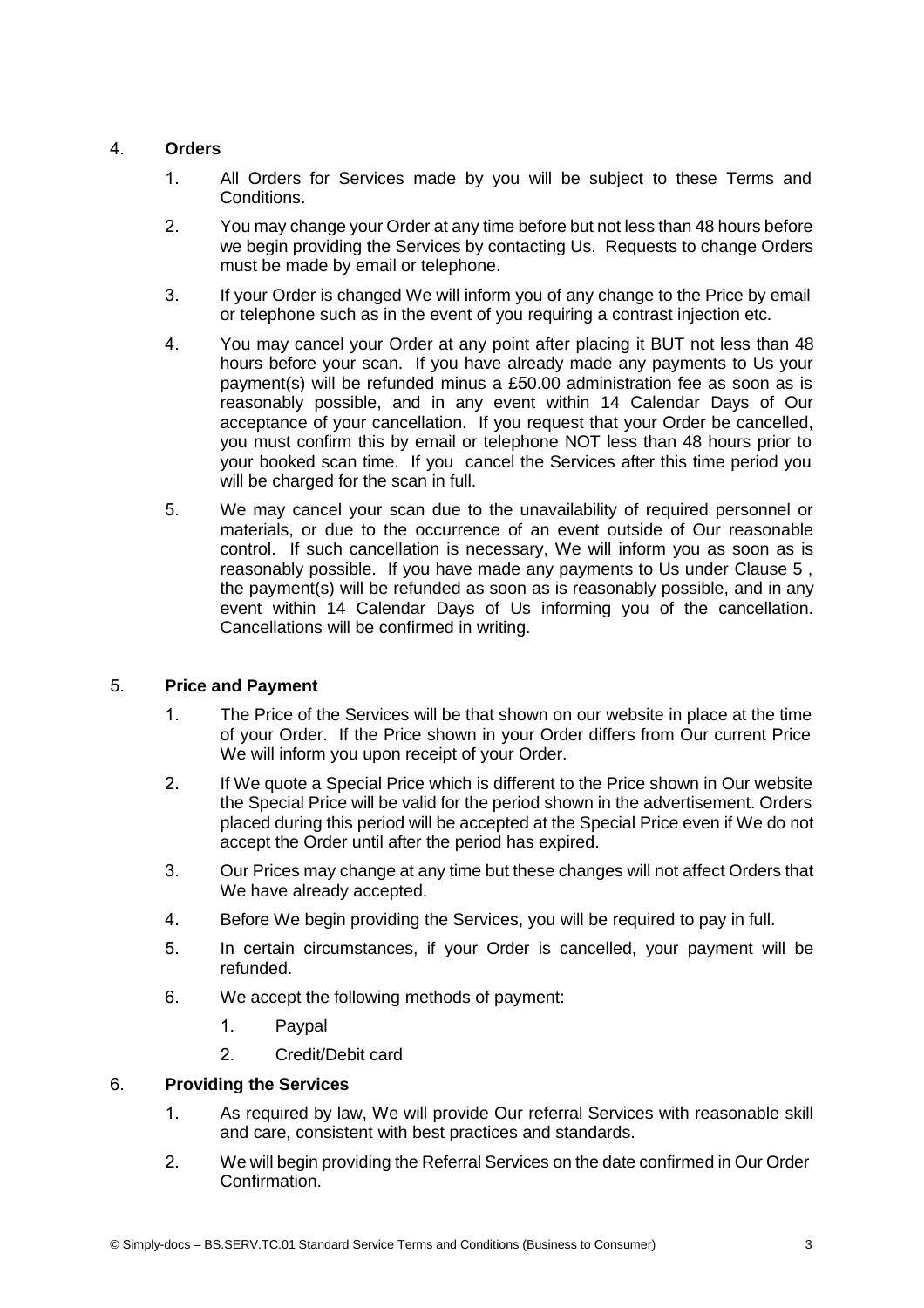- 3. We will make every reasonable effort to complete the Referral Services on time (and in accordance with your Order). We cannot, however, be held responsible for any delays if an event outside of Our control occurs. Please see Clause 9 for events outside of Our control.
- 4. If We require any information or action from you in order to provide the Services, We will inform you of this as soon as is reasonably possible.
- 5. If the information or action required of you under sub-Clause 6.4 is delayed, incomplete or otherwise incorrect, We will not be responsible for any delay caused as a result. If additional work is required from Us to correct or compensate for a mistake made as a result of incomplete or otherwise incorrect information or action on your part, We may charge you a reasonable additional sum for that work.
- 6. In certain circumstances, for example where there is a delay in you sending Us information or taking action required under sub-Clause 6.4, We may suspend the Services (and will inform you of that suspension in writing).
- 7. In certain circumstances, for example where We encounter a technical problem, We may need to suspend the Services in order to resolve the issue. Unless the issue is an emergency and requires immediate attention We will inform you in advance before suspending the Services.

# 7. **Problems with the Services and Your Legal Rights**

- 1. We always use reasonable efforts to ensure that Our provision of the Services is trouble-free. If, however, there is a problem with the Services We request that you inform Us as soon as is reasonably possible **[**(you do not need to contact Us in writing)**]**.
- 2. We will use reasonable efforts to remedy problems with the provision of the diagnostic imaghing Services as quickly as is reasonably possible and practical . In emergency situations We will use reasonable efforts to remedy problems within 24 hours.
- 3. We will not charge you for remedying problems under this Clause 7 where the problems have been caused by Us,or any of the imaging centres or where nobody is at fault. If We determine that a problem has been caused by incorrect or incomplete information or action provided or taken by you, sub-Clause 6.5 will apply and We may charge you for remedial work.
- 4. As a consumer, you have certain legal rights with respect to the purchase of services. For full details of your legal rights and guidance on exercising them, it is recommended that you contact your local Citizens Advice Bureau or Trading Standards Office. If We do not perform the Services with reasonable skill and care, you have the right to request repeat performance or, if that is not possible or done within a reasonable time without inconvenience to you, you have the right to a reduction in price. If the Services are not performed in line with information that We have provided about them, you also have the right to request repeat performance or, if that is not possible or done within a reasonable time without inconvenience to you (or if Our breach concerns information about Us that does not relate to the performance of the Services), you have the right to a reduction in price. If for any reason We are required to repeat the Services in accordance with your legal rights, We will not charge you for the same and We will bear any and all costs of such repeat performance. In cases where a price reduction applies, this may be any sum up to the full Price and, where you have already made payment(s) to Us, may result in a full or partial refund. Any such refunds will be issued without undue delay (and in any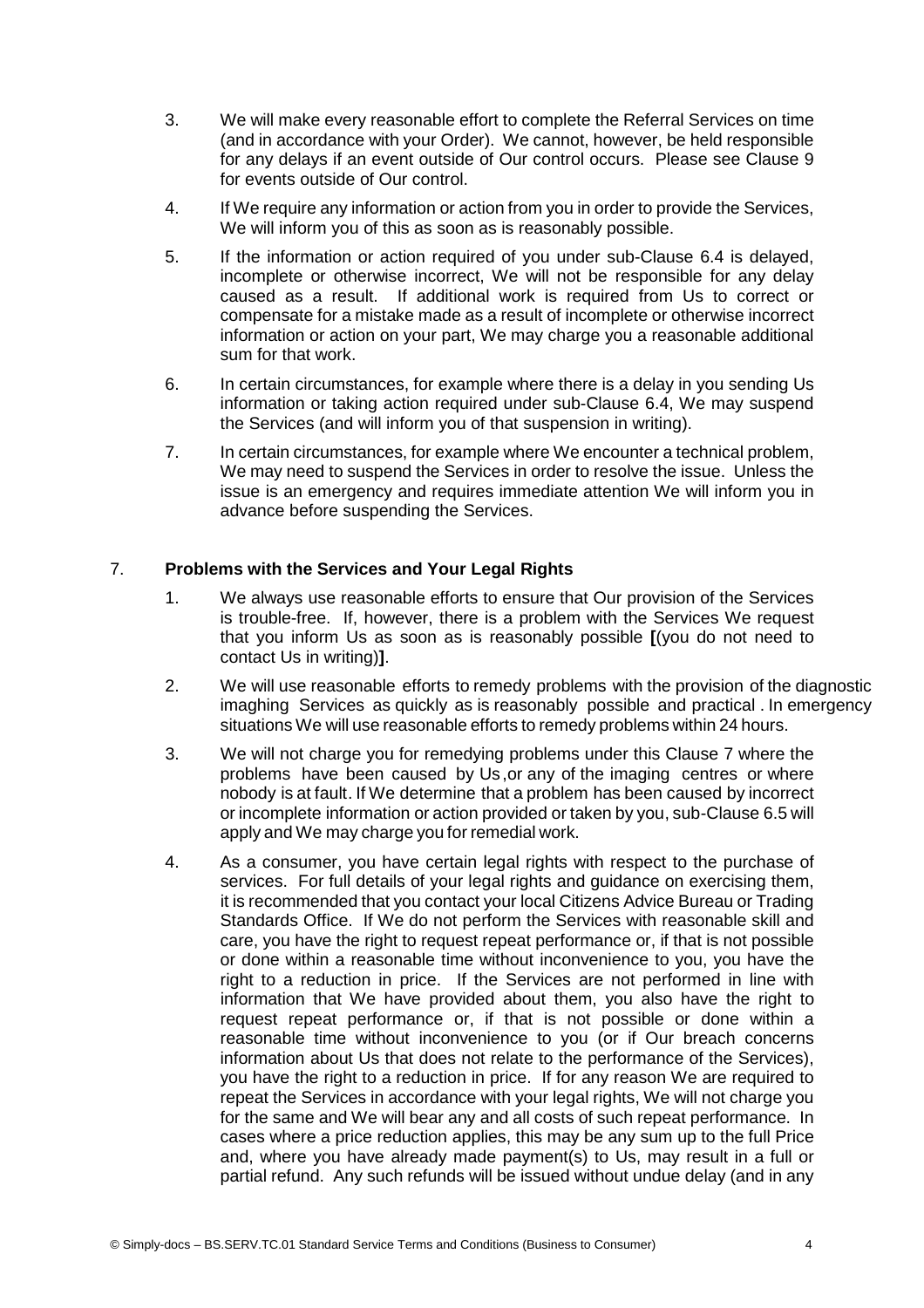event within 14 calendar days starting on the date on which We agree that you are entitled to the refund) and made via the same payment method originally used by you unless you request an alternative method.

## 8. **Our Liability**

- 1. We will be responsible for any foreseeable loss or damage that you may suffer as a result of Our breach of these Terms and Conditions or as a result of Our negligence . Loss or damage is foreseeable if it is an obvious consequence of the breach or negligence or if it is contemplated by you and Us when the Contract is created. We will not be responsible for any loss or damage that is not foreseeable.
- 2. We provide a diagnostic imaging referral Service however, we are not liable for the provision of the scan or any problems , complications , negligence or failure that the MRI supplier is responsible for.
- 3. Nothing in these Terms and Conditions seeks to exclude or limit Our liability for fraud or fraudulent misrepresentation.
- 4. Nothing in these Terms and Conditions seeks to exclude or limit Our liability for failing to perform the Referral Services with reasonable care and skill or in accordance with information provided by Us about the Services or about Us.
- 5. Nothing in these Terms and Conditions seeks to exclude or limit Your legal rights as a consumer. For more details of Your legal rights, please refer to Your local Citizens Advice Bureau or Trading Standards Office.

# 9. **Events Outside of Our Control (Force Majeure)**

- 1. We will not be liable for any failure or delay in performing Our obligations where that failure or delay results from any cause that is beyond Our reasonable control. Such causes include, but are not limited to: power failure, internet service provider failure, strikes, lock-outs or other industrial action by third parties, riots and other civil unrest, fire, explosion, flood, storms, earthquakes, subsidence, acts of terrorism (threatened or actual), acts of war (declared, undeclared, threatened, actual or preparations for war), epidemic or other natural disaster, or any other event that is beyond Our reasonable control.
- 2. If any event described under this Clause 9 occurs that is likely to adversely affect Our performance of any of Our obligations under these Terms and Conditions:
	- 1. We will inform you as soon as is reasonably possible;
	- 2. Our obligations under these Terms and Conditions will be suspended and any time limits that We are bound by will be extended accordingly;
	- 3. We will inform you when the event outside of Our control is over and provide details of any new dates, times or availability of Services as necessary;
	- 4. If an event outside of Our control occurs and you wish to cancel the Contract, you may do so in accordance with your right to Cancel under sub-Clause 10.3.3. Any refunds due to you as a result of that cancellation will be paid to you as soon as is reasonably possible, and in any event within 14 Calendar Days of Our acceptance of your cancellation notice;
	- 5. If the event outside of Our control continues for more than 4 weeks, We will cancel the Contract in accordance with Our right to cancel under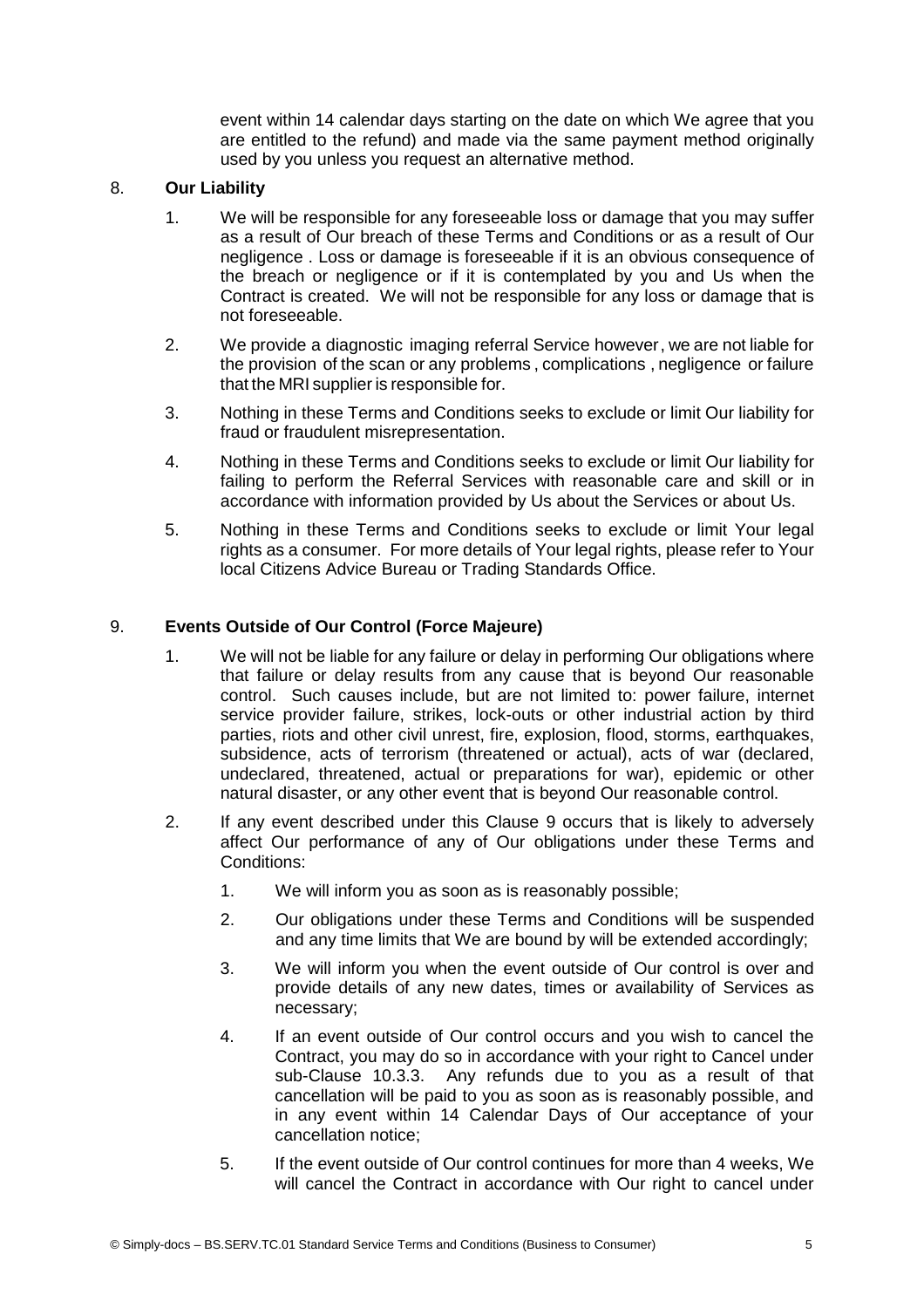sub-Clause 10.6.3 and inform you of the cancellation. Any refunds due to you as a result of that cancellation will be paid to you as soon as is reasonably possible, and in any event within 14 Calendar Days of Our cancellation notice.

## 10. **Cancellation**

- 1. If you wish to cancel your scan , you may do so up to 48 hours prior to the booked scan .
- 2. If you have made any payment to Us for diagnostic imaging that you subsequently cancel within the set out timeframe you will be refunded minus a £ 50.00 administration fee as soon as is reasonably possible , and in any event within 14 Calendar Days of Our acceptance of your cancellation.
- 3. If any of the following occur , you may cancel the scan and the Contract immediately by giving Us written notice. If you have made any payment to Us for any Services We have not yet provided , these sums will be refunded to you as soon as is reasonably possible, and in any event within 14 Calendar Days of Our acceptance of your cancellation.
	- We have breached the Contract in any material way and have failed to remedy that breach within 4 weeks of you asking Us to do so in writing; o
	- We enter into liquidation or have an administrator or receiver appointed over Our assets; or
	- We are unable to provide the Services due to an event outside of Our control .
	- We change these Terms and Conditions to your material disadvantage.
- 4. We may cancel your Order for the Services before the Services begin under sub-Clause 4.5.
- 5. Once We have protocoled a patient , We may have to cancel the scan and the referral at any time by email or telephone . Any payment will be refunded to you minus a £50.00 administration fee as soon as is reasonably possible, and in any event within 14 Calendar Days of Our cancellation notice. If We have provided Services that you have not yet paid for, the sums due will be deducted from any refund due to you or, if no refund is due, We will invoice you for those sums and you will be required to make payment in accordance with Clause 5.
- 6. If the following occurs, We may cancel the scan and the Contract immediately by giving you written notice. If you have made a payment to Us for any Services We have not yet provided, these sums will be refunded to you as soon as is reasonably possible , and in any event within 14 Calendar Days of Our cancellation notice.:
	- 1. We are unable to provide the Services due to an event outside of Our control .

## 11. **Communication and Contact Details**

- 1. If you wish to contact Us, you may do so by telephone at 0333 444 0772 or by email at help@uk.scan.com
- 2. In certain circumstances you may want to contact Us in writing. When contacting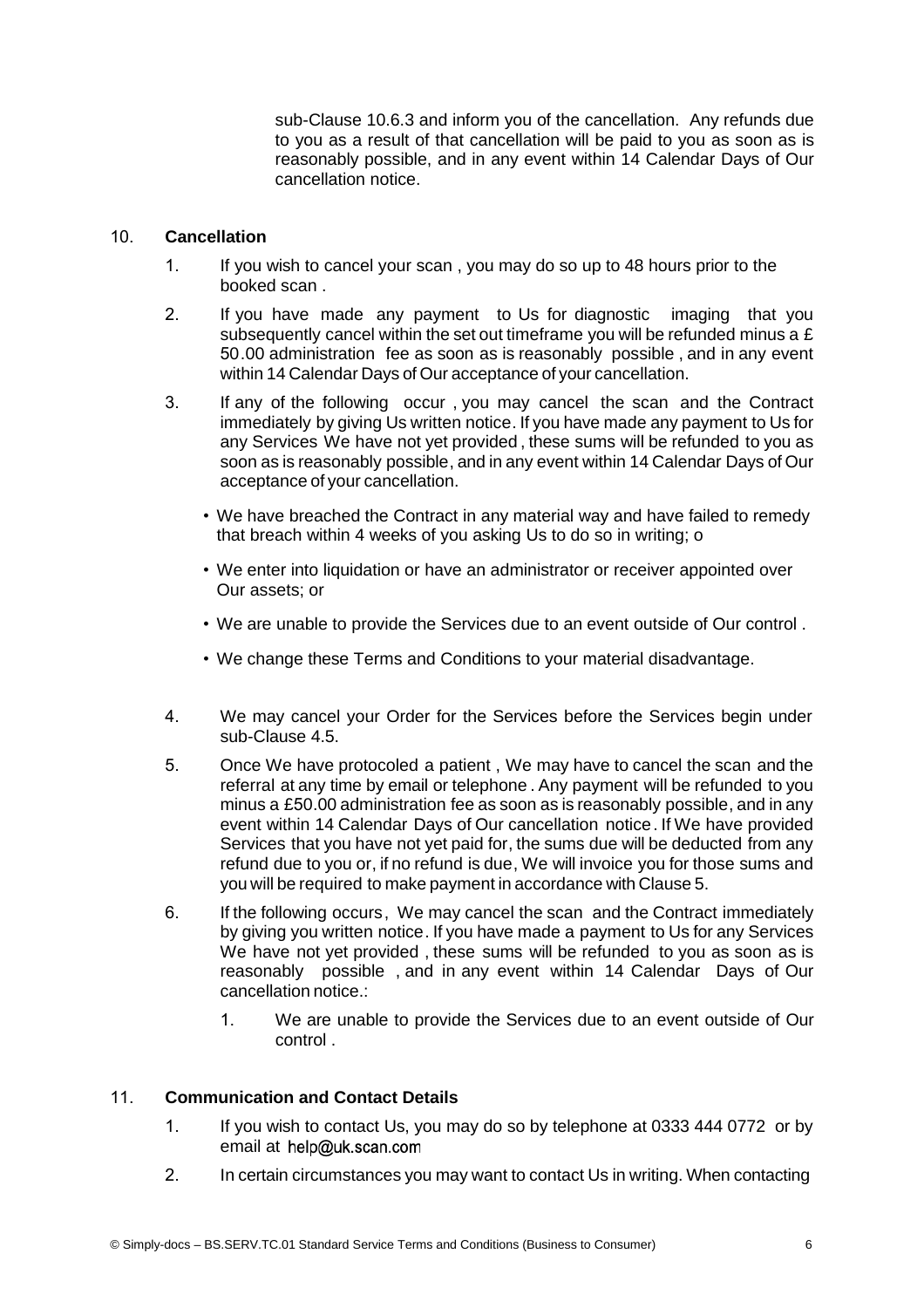Us in writing you may use the following methods:

- 1. Contact Us by email at help@uk.scan.com or
- 2. Contact Us by post at National MRI Scan Ltd, The Department Store Studios, 19 Bellefields Road, London, England, SW9 9UH

### 12. **Complaints and Feedback**

- 1. We always welcome feedback from Our customers and, whilst We always use all reasonable endeavours to ensure that your experience as a customer of Ours is a positive one, We nevertheless want to hear from you if you have any cause for complaint.
- 2. All complaints are handled in accordance with Our complaints handling policy and procedure ..
- 3. If you wish to complain about any aspect of your dealings with Us, including, but not limited to, these Terms and Conditions, the Contract, or the Services, please contact Us in one of the following ways:
	- 1. In writing, addressed to Mr <sup>M</sup> Jasper Nissim, Director, National MRI Scan Ltd , The Department Store Studios, <sup>19</sup> Bellefields Road, London, England, SW9 9UH
	- 2. By email, addressed to help@uk.scan.com
	- 3. By contacting Us by telephone on 0333 444 0772

#### 13. **How We Use Your Personal Information (Data Protection)**

- 1. All personal information that We may collect (including, but not limited to, your name and address) will be collected, used and held in accordance with the provisions of the Data Protection Act 1998 and your rights under that Act.
- 2. We may use your personal information to:
	- 1. Provide Our Services to you.
	- 2. Process your payment for the Services.
	- 3. Inform you of new products and services available from Us. You may request that We stop sending you this information at any time.
	- 4. In certain circumstances (if, for example, you wish to pay for the Services on credit), and with your consent, We may pass your personal information on to credit reference agencies. These agencies are also bound by the Data Protection Act 1998 and should use and hold your personal information accordingly.
	- 5. We will not pass on your personal information to any other third parties without first obtaining your express permission**.**

#### 14. **Other Important Terms**

1. We may transfer (assign) Our obligations and rights under these Terms and Conditions (and under the Contract, as applicable) to a third party (this may happen, for example, if We sell Our business). If this occurs you will be informed by Us in writing. Your rights under these Terms and Conditions will not be affected and Our obligations under these Terms and Conditions will be transferred to the third party who will remain bound by them.